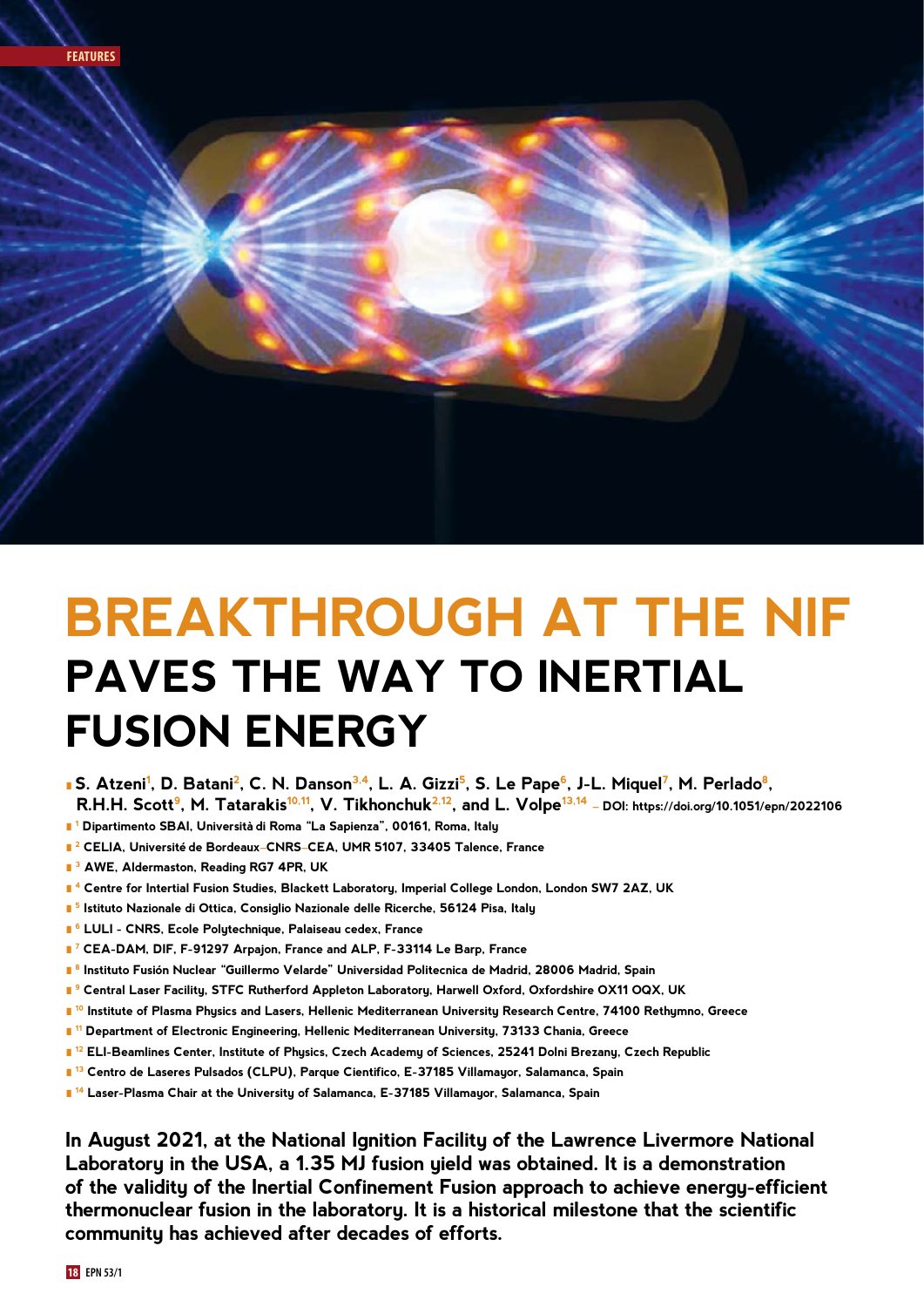**THE CONCRETE CONCRETE CONFIDENTIFY AND THE CONFIDENTIFY AND APPLY THE CONFIDENTIFY AND SET OF A SET OF A SET OF A SET OF A SET OF A SET OF A SET OF A SET OF A SET OF A SET OF A SET OF A SET OF A SET OF A SET OF A SET OF A** ment thermonuclear fusion (ICF) for energy production was proposed in 1972 in seminal papers [1,2] that initiated a worldthe laboratory. After five decades of continuous progress toward ignition, in August 2021 the National Ignition Facility (NIF) of the Lawrence Livermore National Laboratory (USA), announced a major advance<sup>1</sup>, with 70 % of the 1.93 MJ input laser energy converted into products of the deuterium-tritium fusion reactions, namely neutrons and alpha particles. The record 1.35 MJ of output fusion energy was eight times higher than the yield obtained in previous best measurements. With this result the ignition milestone, that requires the fusion energy yield to be equal to the input laser energy, is only a small step away, proving unambiguously the validity and the feasibility of the ICF concept.

# **The NIF indirect drive approach and the 1.35 MJ yield experiment**

The National Ignition Facility (NIF) uses the so-called *indirect drive scheme in which the capsule containing* the nuclear fuel, a mix of deuterium (D) and tritium  $(T)$ , is enclosed in a gold cavity, the Hohlraum<sup>2</sup> (Figure 1). The inner walls of the cavity are irradiated by the 192 NIF laser beams, giving rise to intense X-ray emission that ablates of the outer surface of the capsule, accelerating the fuel inwards in a rocket-like behaviour (Figure 2).

The following implosion makes the capsule shrink many times, compressing the fuel inside and increasing its density by up to about 1000 times, and heating

its central part, the so-called hot-spot, to a temperature higher than 5 keV, needed to initiate copious D-T fusion reactions, each of which releases a 14.1 MeV neutron and a 3.5 MeV alpha particle. The alpha particles produced by the D-T reactions are slowed down in the compressed fuel, further heating it and compensating the losses due to radiation and heat conduction. In these conditions, a burn wave propagates out of the hot-spot into the surrounding compressed fuel and a large amount of fusion energy can then be released.

Different configurations have been designed and tested at NIF showing that a number of manufacturing issues play a crucial role in the implosion performance. Progressive control of these parameters enabled scientists to achieve successive improvements in the target design that finally led in August 2021 to an extraordinary performance in terms of neutron yield. In Figure 3 the neutron yield is shown as a function of the total hot-spot internal energy obtained from the series of implosion campaigns with different configurations. The campaigns were carried out during the past ten years. The red markers in Figure 3 indicate the major progress emerged with the High-Yield Big-Radius Implosion Design (Hybrid-E, HyE) [3]. In the figure the August 8, 2021 shot reached a total hot-spot internal energy of 65 kJ, of which 45 kJ due to self-heating from fusion reaction, yielding the production of  $4.8\times10^{17}$  neutrons and alpha particles, for a total energy of 1.35 MJ.

The high energy yield was possible thanks to the occurrence of the alpha heating mechanism. For the first time at NIF, the alpha particles generated by the fusion process were efficiently stopped in the compressed fuel, giving rise to a further heating of the

#### <sup>b</sup> **FIG. 1 - P.20:**

**An artist's rendering shows how the National Ignition Facility's 192 beams enter a small-size cylinder of gold and heat it from the inside to produce x-rays, which then implode the fuel capsule at its centre to create fusion. Credit: Lawrence Livermore National Laboratory** 

. **FIG. 2: The phases of ICF including laser heating, compression, hot-spot creation and ignition.**



**<sup>1</sup>** [https://lasers.llnl.gov/news/hybrid-experiments-drive-nif-toward](https://lasers.llnl.gov/news/hybrid-experiments-drive-nif-toward-ignition#anatomy)[ignition#anatomy](https://lasers.llnl.gov/news/hybrid-experiments-drive-nif-toward-ignition#anatomy)

<sup>2</sup>A cavity whose walls are in radiative equilibrium with the radiant energy within the cavity.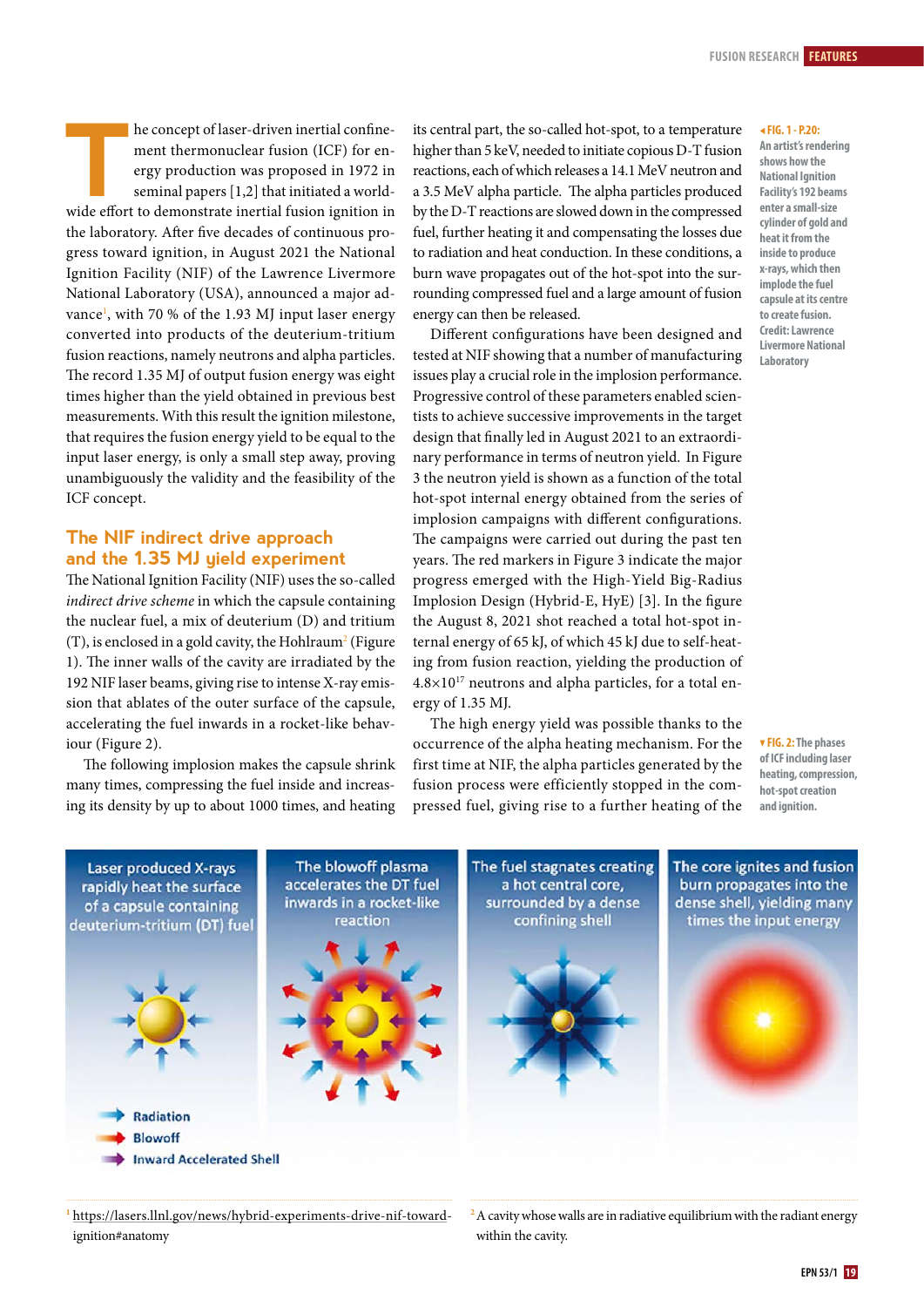

<sup>m</sup> **FIG. 3: Neutron yield as a function of the total hot-spot internal energy as obtained from recent measurements1 .**

hot-spot, enabling additional fusion reactions and sustaining the propagation of thermonuclear burn out of a hot-spot that consumed approximately 2% of the compressed fuel. The small amount of burnt fuel indicates a potential of larger energy output that can be obtained, estimated to be up to 20 MJ with an overall energy gain of about 10, provided fuel confinement is appropriately increased, with a similar target design.

# **IMPROVING THE ENERGY YIELD**

**If the burn wave propagates out of the hot-spot into the surrounding compressed fuel a large amount of fusion energy can be released with the yield Y given by:**

$$
Y \propto \varepsilon^{23/6} \frac{V_{imp}^{23/3}}{\alpha_H^{12/5}} S^{14/3},
$$

**where ε represents the efficiency of conversion of the capsule kinetic energy into internal energy of the compressed fuel at stagnation, νimp is the implosion velocity of the capsule, <sup>α</sup>***if* **is the "adiabat", a measure of the in-flight fuel entropy, and** *S* **is the spatial scale of the implosion, namely the normalised initial radius of the fuel-ablator interface. The equation clearly shows how the yield is sensitive to the implosion velocity, to the spatial scale, and to how efficiently the kinetic energy is converted into internal energy at stagnation. Based on this scaling, different configurations have been designed and tested at NIF over the past decade. Experiments have increasingly shown that a number of manufacturing issues play a crucial role in the implosion performance. Among these parameters, the roughness of the capsule surface, the thickness of the membrane holding the capsule in the Hohlraum, the diameter of the filling tube and the density of gas fill in the Hohlraum, were found to have a profound effect on the outcome of the implosion. Progressive control of these parameters enabled scientists to achieve successive improvements in the target design that finally led in August 2021 to an extraordinary performance in terms of neutron yield.**

## **Towards high gain ICF: direct drive**

The main outcome of the NIF achievement is the demonstration of the validity of the ICF approach to achieve thermonuclear fusion in the laboratory. Future experiments will tell how to improve the performance further, increase the compression of the fuel, improve implosion efficiency and increase fusion energy yield. At the same time, the results enable the community to strengthen the path towards ICF schemes with higher potential gain, tackling the major sources of loss of efficiency to overcome current limitations. The main gain limitation of the indirect drive ICF scheme used at NIF is the inefficient delivery of input energy into the capsule, that requires the prior conversion of laser energy into X-rays in the Hohlraum to smoothly drive compression of the capsule. The situation may change significantly if this intermediate step could be removed as it happens in the case of ICF with *direct drive*, in which the capsule is illuminated directly by the laser light as in the original ICF scheme [1].

*Direct drive* was extensively explored in the past, showing limitations due to the onset of hydrodynamic instabilities and laser-induced instabilities responsible for a high level of laser light backscattering and pre-heating of the compressed capsule due to fast electron generation.

More recently, however, advanced ignition schemes for direct drive ICF were proposed with the aim of overcoming the stringent requirements on the compression uniformity and symmetry of the original direct drive scheme to achieve central hot-spot ignition. Among these schemes the *shock-ignition* scheme [4] foresees a first phase of moderate compression followed by an ignition phase driven by a converging shock generated by a high intensity laser spike at the end of the compression phase (Figure 4). The scheme is expected to achieve high gain with moderate laser energy [4], and is being considered for Inertial Fusion Energy (IFE) research along with other advanced ignition schemes like fast ignition or magnetised linear inertial fusion.

## **The path to IFE: a new European Infrastructure**

New energy sources that are both sustainable and free of  $CO<sub>2</sub>$  emission are required to respond to the current climate change crisis. Fusion energy is considered as the ultimate, long-term solution for energy supply and many complementary approaches are being pursued including magnetic and inertial confinement. The roadmap of magnetic fusion energy (MFE) has long been established with the International Thermonuclear Experimental Reactor (ITER) currently in construction in Cadarache (France) and other alternative smaller-scale approaches such as the stellarator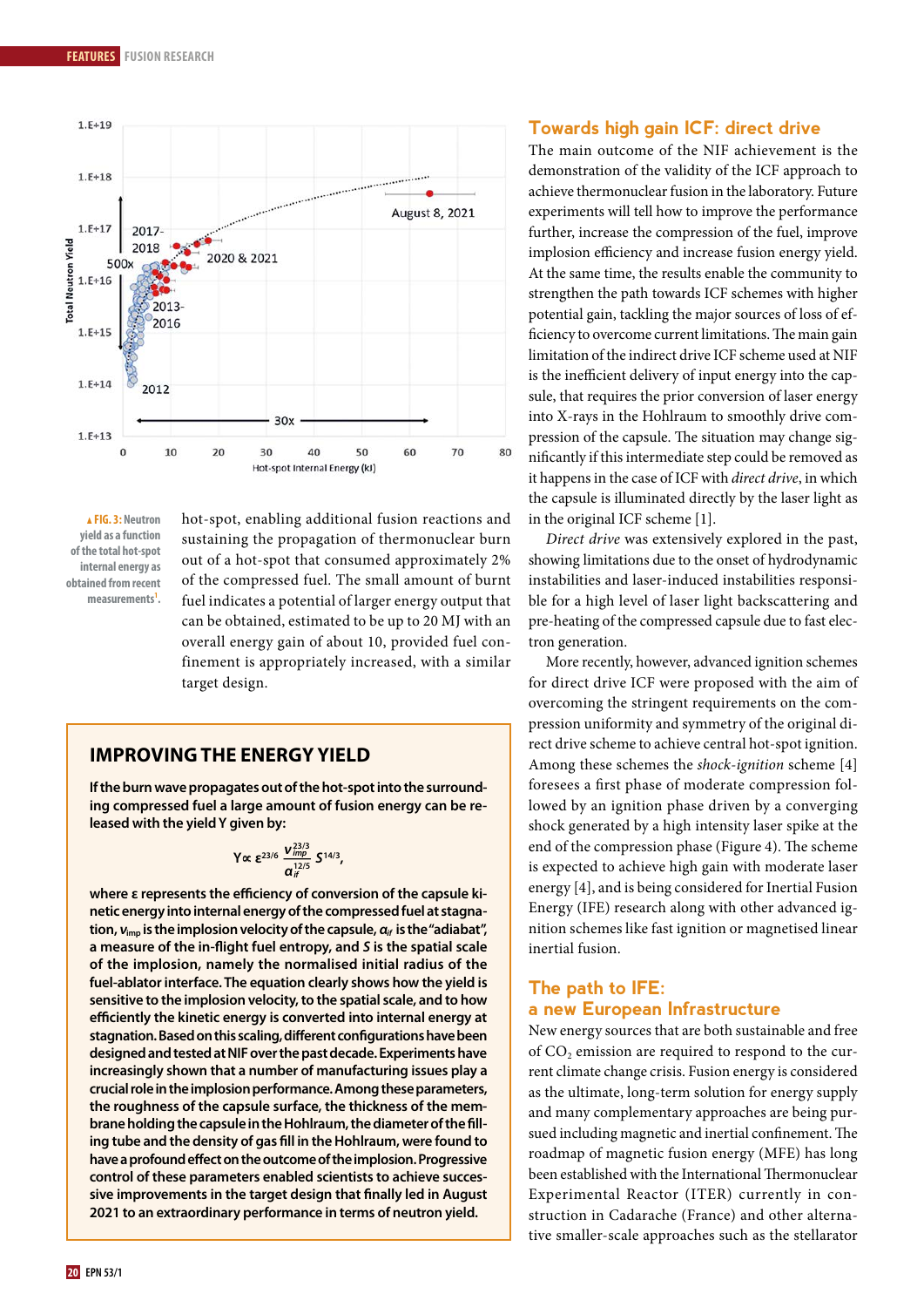Wendelstein 7-X at the Max Planck Institute for Plasma Physics (Germany) or private endeavours like the Commonwealth Fusion Systems (USA). In contrast, an international roadmap for IFE has not yet been established, although IFE development programmes were started in several world regions, including USA, Japan and Europe.

The HiPER (High Power Laser Energy Research) infrastructure project (2006-2013) was included in the 2006 European Strategic Forum for Research Infrastructures (ESFRI) Roadmap and was aimed at exploring the science and technology of laser-driven fusion schemes, with a special focus on advanced ignition. Another equally important objective of HiPER was to build a sustainable, long-term, basic science programme in a wide range of associated fields and applications. HiPER allowed for the first time to tackle not only target ignition and burning but also reactor relevant issues like chamber design and materials under IFE conditions. The MJ scale energy yield demonstrated at NIF confirms that ICF is a viable solution for fusion energy and the scientific community is now strongly advocating [6] the establishment of a new IFE programme in Europe aimed at pursuing the original HiPER objectives and developing a roadmap to assess the feasibility of an IFE power plant based on burning of deuterium and tritium  $[HiPER+{}^{3}]$ .

An important mission of this initiative is to design and build a European intermediate-energy facility dedicated to laser fusion energy, which will scale up the many years of successful investigations carried out at several laser facilities in Europe. This scientific endeavour involves a fairly large community that is now supported for networking activities by the European research consortium EUROfusion and has fulfilled many important scientific milestones that give confidence in the  $\bullet \bullet \bullet$ 

. **FIG. 4: Laser power temporal evolution in the two advanced ignition direct-drive ICF approaches known as shock-ignition [4].**



**<sup>3</sup>** h[ttps://www.clpu.es/Laser\\_Fusion\\_HiPER](ttps://www.clpu.es/Laser_Fusion_HiPER)



# THE FUTURE **DEPENDS ON OPTICS**

# **Edmund Optics®** The One-Stop Shop for<br>All Your Optics Needs

- Extensive inventory with over 34.000 products in stock
- New products added continually

**ZELGS SIA XS** 

- High quality precision products for all your optics, imaging and photonics needs
- Technical support team on hand to help you choose the right product for your application

Browse our extensive online catalog today:

# www.edmundoptics.eu



UK: +44 (0) 1904 788600 GERMANY: +49 (0) 6131 5700-0 FRANCE: +33 (0) 820 207 555 sales@edmundoptics.eu

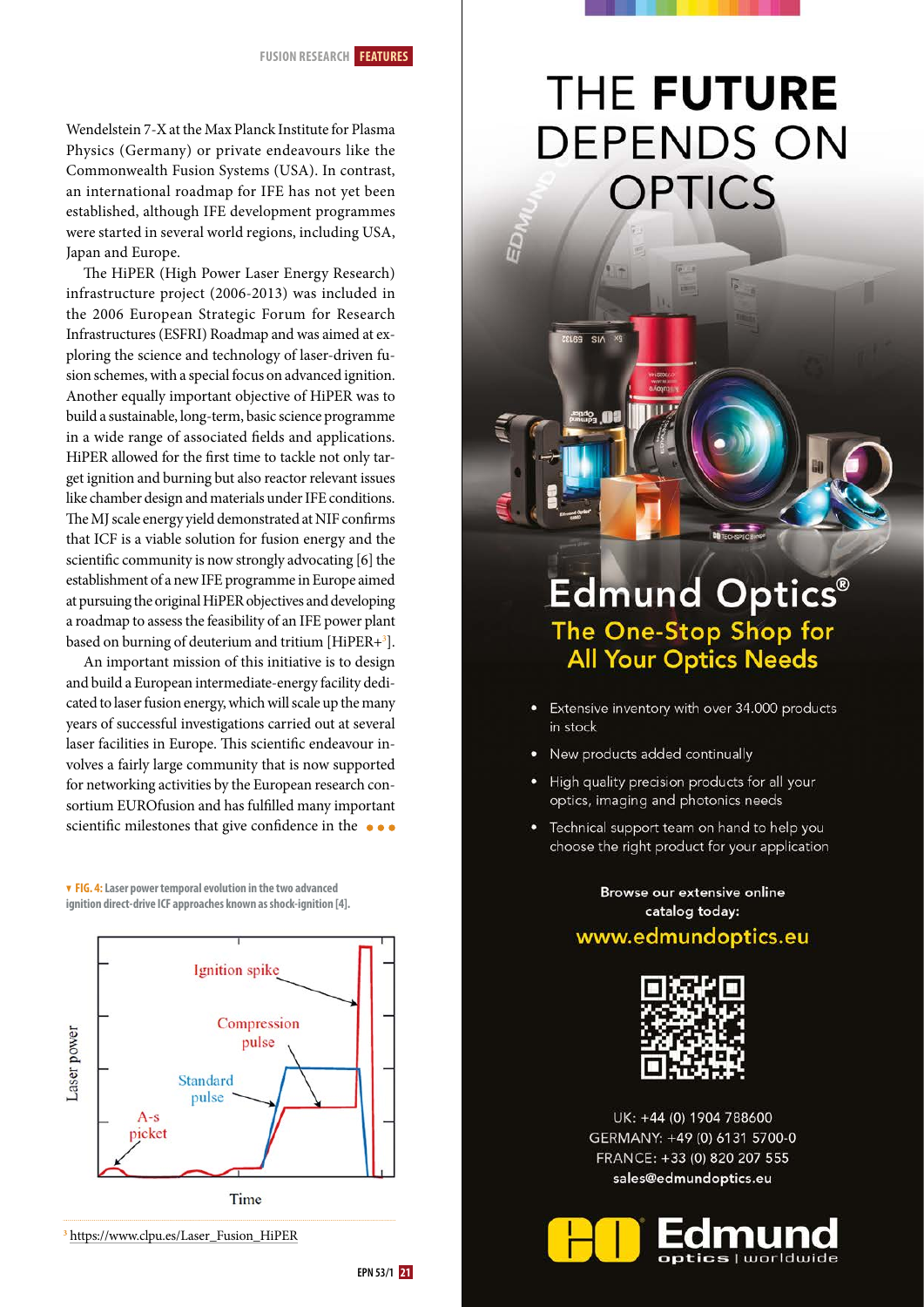next stages to demonstrate high gain, direct drive fusion ignition. These next stages include scaled experiments at intermediate facilities, development high repetition rate laser and target technologies and materials, fusion ignition demonstration at megajoule facilities. Full-scale demonstration experiments require large laboratories of the scale of NIF or the Laser MegaJoule (LMJ) CEA, France. LMJ is currently in construction, although near completion, with ongoing precursor activity. Scaled experiments can be performed also at the Omega facility (Rochester, USA), which is the only academic installation capable of performing integrated implosion experiments; here the physics of direct-drive ICF has been investigated in depth at the energy level of 30 kJ.

A similar facility but based on the latest laser technology, possibly with a higher repetition rate, is needed by the scientific community to establish a science and technology IFE programme in Europe. High energy density science and direct-drive laser fusion could be studied there in coordination with the realization of several fullscale experiments at LMJ or NIF. This new facility will make it possible to investigate the needs and challenges of future high-repetition-rate, IFE configurations, including

## **IMPROVING THE CAPSULE DESIGN**

**A representation of the progressive improvement in performance of the sequential experimental campaigns is clearly inferred considering the** *figure* **of** *merit* **of each shot based upon the areal density,**  *ρR* **and the temperature,** *T* **of the imploded hot-spot:** 

## **(***ρR***) 3** *T* **3 ~***EHS PHS* **2 ,**

expressed in terms of  $E_{HSP}$ , the hot-spot internal energy and  $P_{HSP}$ , the **hot-spot pressure [2]. It is worth mentioning here that** *ρRT* **is the analogous of the triple product** *nτT* **used in magnetic fusion, with**  *n* **being the ion density of the plasma. Design changes include a larger capsule, a high-density carbon ablator, a low-density gas fill, and slightly larger Hohlraum. The larger capsule considerably increases the fraction of energy coupled to the capsule and to the hot-spot. To counteract the detrimental effects expected for this change of scale on the spherical symmetry of the compression, the laser energy across the different sets of laser beams was balanced using the Cross Beam Energy Transfer (CBET) occurring in the Hohlraum due to the presence of a low-density plasma. The upgrades led to the major advance in implosion performance and neutron yield increase up to 170 kJ in 2020. A further improvement was then introduced by slightly reducing the laser entrance holes of the Hohlraum and extending the laser pulse duration by a few hundred picoseconds to sustain the implosion velocity in the late stage and increase the stagnation pressure, thus transferring more energy in the hot-spot. These further modifications, along with an improved quality of the high-density carbon capsule shell and a reduced two-micron-diameter tube to fill the capsule with fuel, were successfully implemented and led to the extraordinary result of August 2021, with the achievement of up to 11 keV burning fuel temperature and the production of 4.8×1017 neutrons and alpha particles, for a total energy of 1.35 MJ.** 

assessments of science-based technologies and materials for the target fabrication and reactor construction. In particular, similarly to MFE, the first wall of the vacuum chamber and blanket design for advanced reactors require dedicated experimental and modelling effort.

In this context, the recent EU large investments in the Extreme Light Infrastructure have generated a strong involvement of the EU laser industry that is now prepared to respond to the challenges that the proposed IFE infrastructure is setting. The new laser technologies developed recently, including efficient diode pumping, high repetition rate and broad-band wavelength capabilities, are becoming key building blocks in several areas of high-power laser-based technologies involving manufacturing industry, healthcare, security, as well as in other large scientific infrastructures, as demonstrated by the growing number of dedicated installations, also across EU. These technologies are crucial to future IFE power plants, and the proposed installation will set a steep change in the pace of their development and readiness, further strengthening the leading role of EU laser and high-tech industry.

### **Conclusions**

The achievement of megajoule energy yield at the NIF sets an historical milestone in Fusion Energy research that makes inertial fusion one of the very few viable approaches for future clean energy production. Europe has a unique opportunity to empower research in this field and the scientific community is prepared to engage in this journey.

## **Acknowledgements**

We acknowledge the contribution of the wider scientific community engaged in ICF and related fields that has participated to the discussion and is supporting the HiPER+ initiative for the establishment of an Inertial Fusion Energy programme in Europe. This manuscript was conceived also on behalf of the above subscribing community. $\blacksquare$ 

### **References**

- [1] J. Nuckolls, *et al.*, *Nature* **239**, 139–142 (1972). https://doi.org/10.1038/239139a0
- [2] N.G. Basov, O.N. Krokhin and G.V. Sklizkov, Heating of laser plasmas for thermonuclear fusion, in: *Laser Interaction and Related Plasma Phenomena* vol 2 (New York: Springer) p. 389 (1972).
- [3] A.B. Zylstra et al, *Nature* **601**, 542-548 (2022) https://doi.org/10.1038/s41586-021-04281-w
- [4] R. Betti, *et al.*, *Phys. Rev. Lett.* **98**, 101 (2007). https://doi.org/10.1103/PhysRevLett.98.155001
- [5] S. Atzeni *et al.*, *Nucl. Fusion* **54** (2014) 054008 https://doi.org/10.1088/0029-5515/54/5/054008
- [6] S. Atzeni *et al.*, *HPLSE* 9, 2e (2021) https://doi.org/10.1017/hpl.2021.41